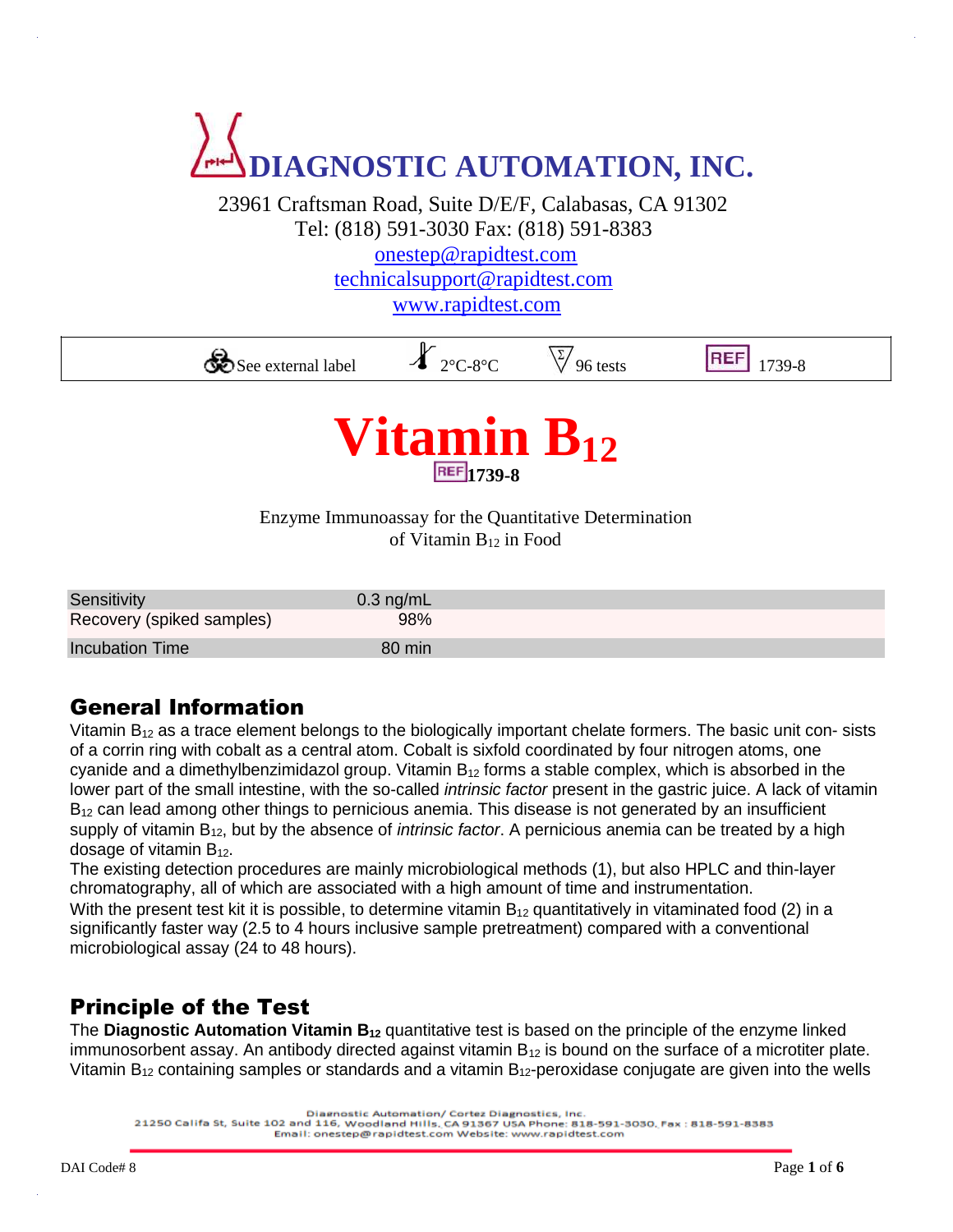of the microtiter plate. Enzyme labeled and free vitamin  $B_{12}$  compete for the antibody binding sites. After one hour incubation at room temperature, the wells are washed with diluted washing solution to remove unbound material. A substrate solution is added and incubated for 20 minutes, resulting in the

development of a blue colour. The colour development is inhibited by the addition of a stop solution, and the colour turns yellow. The yellow colour is measured photometrically at 450 nm. The concentration of vi- tamin  $B_{12}$  is indirectly proportional to the colour intensity of the test sample.

## **Precautions**

Full compliance of the following good laboratory practices (GLP) will determine the reliability of the results:

- 1. Prior to beginning the assay procedure, bring all reagents to room temperature (20-25°C).
- 2. All reagents should be mixed by gentle inversion or swirling prior to use. Do not induce foaming.
- 3. Once the assay has been started, all subsequent steps should be completed without interruption and within the recommended time limits.
- 4. Replace caps in all the reagents immediately after use. Do not interchange vial stoppers.
- 5. Use a separate disposable tip for each specimen to prevent cross-contamination.
- 6. All specimens and standards should be run at the same time, so that all conditions of testing are the same.
- 7. Do not mix components from different batches.
- 8. Do not use reagents after expiration date.
- 9. Check both precision and accuracy of the laboratory equipment used during the procedure (micropipets, ELISA reader etc.).

## Health and safety instructions

- 1. Do not smoke or eat or drink or pipet by mouth in the laboratory.
- 2. Wear disposable gloves whenever handling patient specimens.
- 3. Avoid contact of substrate and stop solution with skin and mucosa (possible irritation, burn or toxicity hazard). In case of contact, rinse the affected zone with plenty of water.
- 4. Handling and disposal of chemical products must be done according to good laboratory practices (GLP).

## **Reagents**

The kit contains reagents for 96 determinations. They have to be stored at 2-8°C. Expiry data are found on the labels of the bottles and the outer package.

- 1. Microtiter plate consisting of 12 strips with 8 breakable wells each, coated with anti-vitamin  $B_{12}$ .
- 2. Vitamin  $B_{12}$  Standards (0; 0.4; 1; 4; 10; 40 ng/mL): 6 vials with 0.5 mL each, dyed red, ready-to-use.
- 3. Conjugate (Vitamin  $B_{12}$ -Peroxidase): 6 mL, dyed red, ready-to-use.
- 4. Substrate Solution (TMB): 15 mL; ready-to-use.
- 5. Stop Solution  $(0.5 M H<sub>2</sub>SO<sub>4</sub>)$ : 15 mL; ready-to-use.
- 6. Sample Diluent (PBS): 2 x 60 mL; dyed red, ready-to-use.
- 7. Washing Solution (PBS + Tween 20): 30 mL as 10x concentrate, dyed blue. Dilute 1+9 with distilled water. If during the cold storage crystals precipitate, the concentrate should be warmed up to 37°C for 15 minutes.
- 8. Two plastic foils to cover the strips during the incubation.
- 9. Plastic bag to store unused microtiter strips.

**Diagnostic Automation/ Cortez Diagnostics, Inc.** 

21250 Califa St. Suite 102 and 116. Woodland Hills, CA 91367 USA Phone: 818-591-3030, Fax : 818-591-8383 Email: onestep@rapidtest.com Website: www.rapidtest.com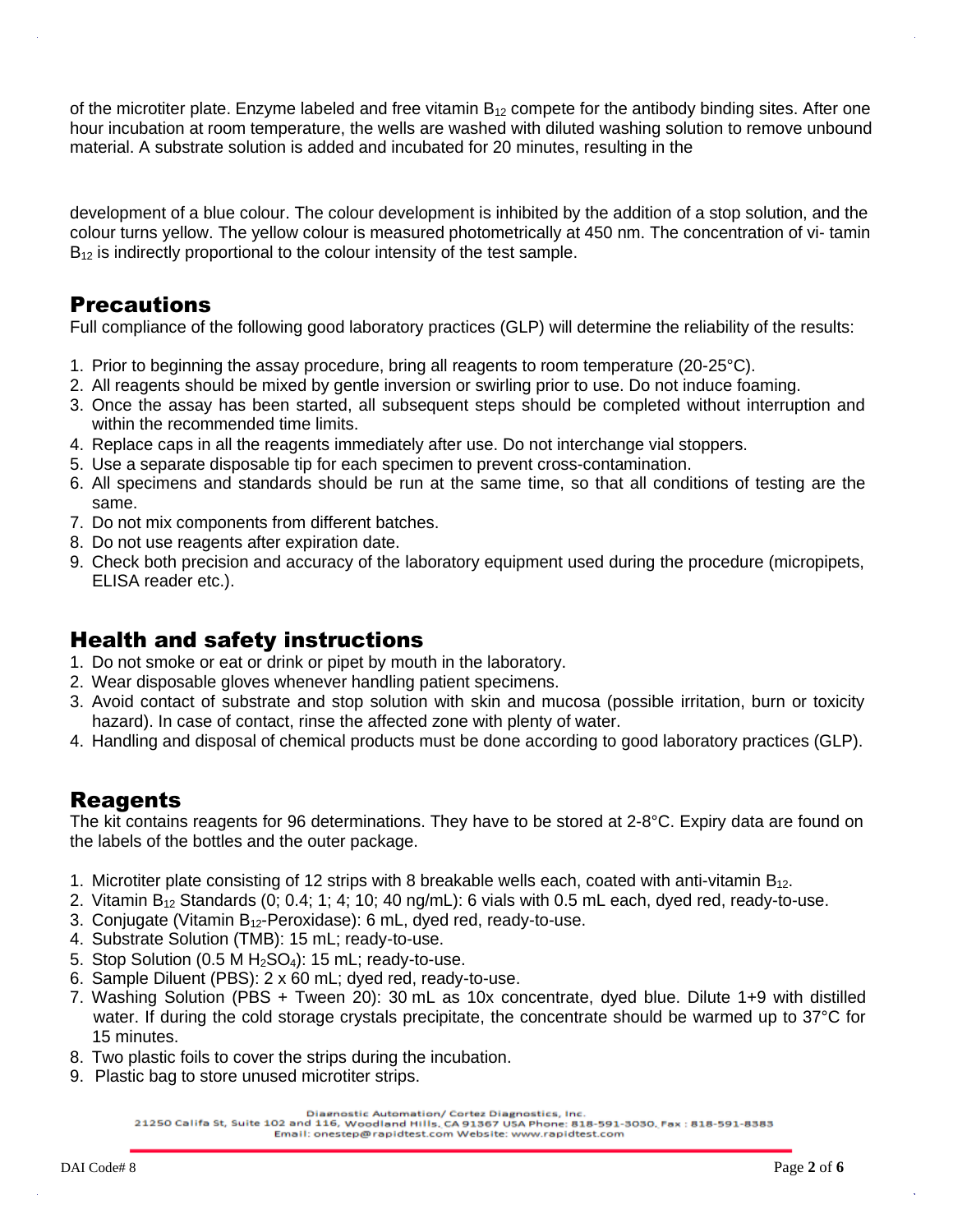10. Instruction Manual.

# Additional Instrumentation and Reagents (not provided)

#### **Instrumentation**

10 - 1000 µL-micropipets

- Volumetric flask
- Mortar, mixer
- Centrifuge
- ELISA reader (450 nm)

#### **Reagents**

- Potassiumhexacyanoferrate(II)-3-hydrate (150 g/L; Carrez I)
- Zincsulfate-7-hydrate (300 g/L; Carrez II)
- Double-distilled water
- 1 M caustic soda solution
- 1 M hydrochloric acid

## Sample Preparation

The vitamin is extracted from the sample by double-distilled water. After the dissolution, the pH is adjusted by 1 M caustic soda solution or 1 M hydrochloric acid to 6-7. Afterwards potential turbid matter is precipitated by Carrez I (150 g/L Potassiumhexacyanoferrate(II)-3-hydrate) and Carrez II (300 g/LZincsulfate-7-hydrate). The extract is filled up to a defined volume and is centrifuged. Samples which are difficult to dissolve in cold water can be brought in solution by gentle warming. After the centrifugation, the samples are further diluted by the supplied sample diluent. To exclude interfering matrix or pH effects, a minimal dilution of 1 in 5 should be followed. We recommend a dilution to 1-10 ng/mL, in order to obtain an optimal accuracy during the measurement.

Grain products normally contain low concentrations of vitamin  $B_{12}$ . In order to avoid high dilutions, the sample can be extracted directly by sample diluent instead of double-distilled water. The amount of sample diluent supplied in the kit is not sufficient in this case. The buffer can however be ordered separately from **Diagnostic Automation**.

#### **Multivitamin Tablets and Capsules**

The tablets and capsules are dissolved in double-distilled water, and the pH value is adjusted to 6-7. Then 0.5 mL each of Carrez I and Carrez II are added, and the solution is filled up to a defined volume by double-distilled water. The solid matter is separated by centrifugation, and the upper phase is further diluted by sample diluent. To dissolve the capsules, heating to 30-40°C is recommended.

#### **Multivitamin Juices**

The juice is adjusted to pH 6-7, 0.5 mL each of Carrez I and Carrez II are added, and the solution is filled up to a defined volume by double-distilled water. The solid matter is separated by centrifugation, and the upper phase is further diluted by sample diluent.

21250 Califa St. Suite 102 and 116. Woodland Hills, CA 91367 USA Phone: 818-591-3030, Eax : 818-591-8383 Email: onestep@rapidtest.com Website: www.rapidtest.com

**Diagnostic Automation/ Cortez Diagnostics, Inc.**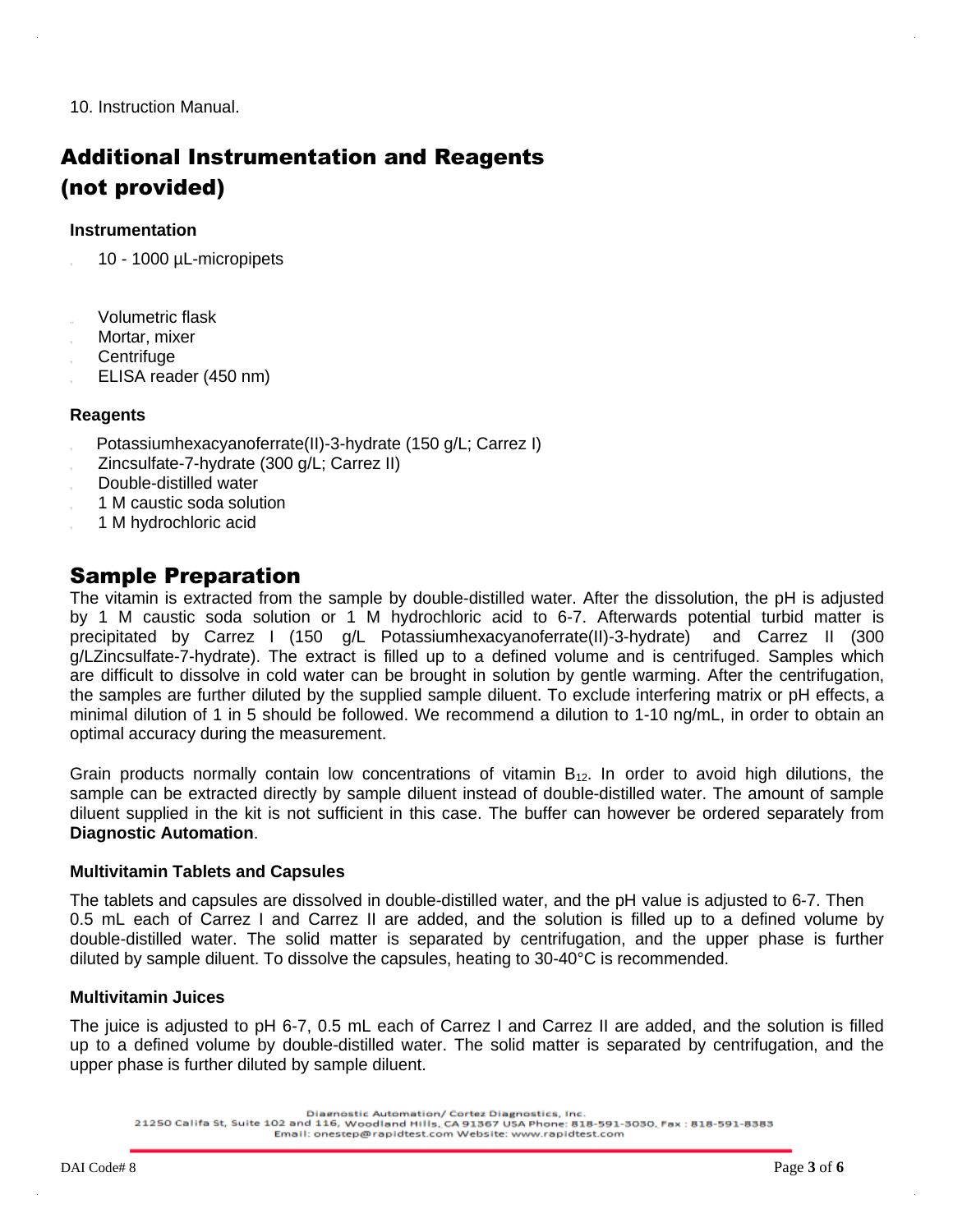#### **Multivitamin Jam**

The jam is homogenised in a mixer, and approximately 8 grams are extracted by double-distilled water, the pH is adjusted to 6-7 and 0.5 mL each of Carrez I and Carrez II are added. Afterwards the solution is filled up to a defined volume by double-distilled water. The solid matter is separated by centrifugation, and the upper phase is further diluted by sample diluent.

#### **Grain Products (Corn Flakes and Muesli)**

3-5 grams of sample are homogenised by a mortar or a mixer, extracted by double-distilled water, the pH is adjusted to 6-7, and 0.5 mL each of Carrez I and Carrez II are added. Afterwards the solution is filled up to a defined volume by double-distilled water. The solid matter is separated by centrifugation, and the upper phase is further diluted by sample diluent. Grain products normally contain low concentrations of vitamin  $B_{12}$ . In order to avoid high dilutions, the sample can be extracted directly by sample diluent instead of double-distilled water.

#### **Multivitamin Sweets**

The sweets are dissolved by gentle heating (if necessary) in double-distilled water, the pH is adjusted to 6- 7, and 0.5 mL each of Carrez I and Carrez II are added. Afterwards the solution is filled up to a defined volume by double-distilled water. The solid matter is separated by centrifugation, and the upper phase is further diluted by sample diluent.

## Procedure

- 1. Prepare samples as described above.
- 2. Pipet 50 µL standards or prepared samples in duplicate into the appropriate wells of the microtiter plate. Immediately add 50  $\mu$ L vitamin B<sub>12</sub>-peroxidase conjugate into each well.
- 3. Cover the microtiter plate with a plastic foil and incubate for 60 minutes at room temperature on a microtiter plate shaker (or 90 minutes without shaker).
- 4. Wash the plate three times as follows: Pipet 300 µL of diluted washing solution into each well. Discard the contents of the wells by turning the plate over and rapidly striking the plate against a paper towel. Repeat the above procedure three times. The wash procedure is critical. Insufficient washing will result in poor precision and falsely elevated absorbances.
- 5. Pipet 100 µL of substrate solution into each well.
- 6. Allow the reaction to develop in the dark (e.g. cupboard or drawer; the chromogen is lightsensitive) for 20 minutes at room temperature.
- 7. Stop enzyme reaction by adding 100  $\mu$ L of stop solution (0.5 M H<sub>2</sub>SO<sub>4</sub>) into each well. The blue colour will turn yellow upon addition.
- 8. After thorough mixing, measure absorbance at 450 nm (reference wavelength 620 nm), using an ELISA reader. The colour is stable for 30 minutes.

## Calculation of results

- 1. Calculate the average optical density (OD 450 nm) for each set of reference standards or samples.
- 2. Construct a standard curve by plotting the mean optical density obtained for each reference standard against its concentration in ng/mL on semi-log graph paper with the optical density on the vertical (y) axis and the concentration on the horizontal (x) axis.
- 3. Using the mean optical density value for each sample, determine the corresponding concentration of vitamin  $B_{12}$  in ng/mL from the standard curve. Depending on experience and/or the availability of computer capability, other

Diagnostic Automation/ Cortez Diagnostics, Inc.

21250 Califa St. Suite 102 and 116. Woodland Hills, CA 91367 USA Phone: 818-591-3030, Fax : 818-591-8383 Email: onestep@rapidtest.com Website: www.rapidtest.com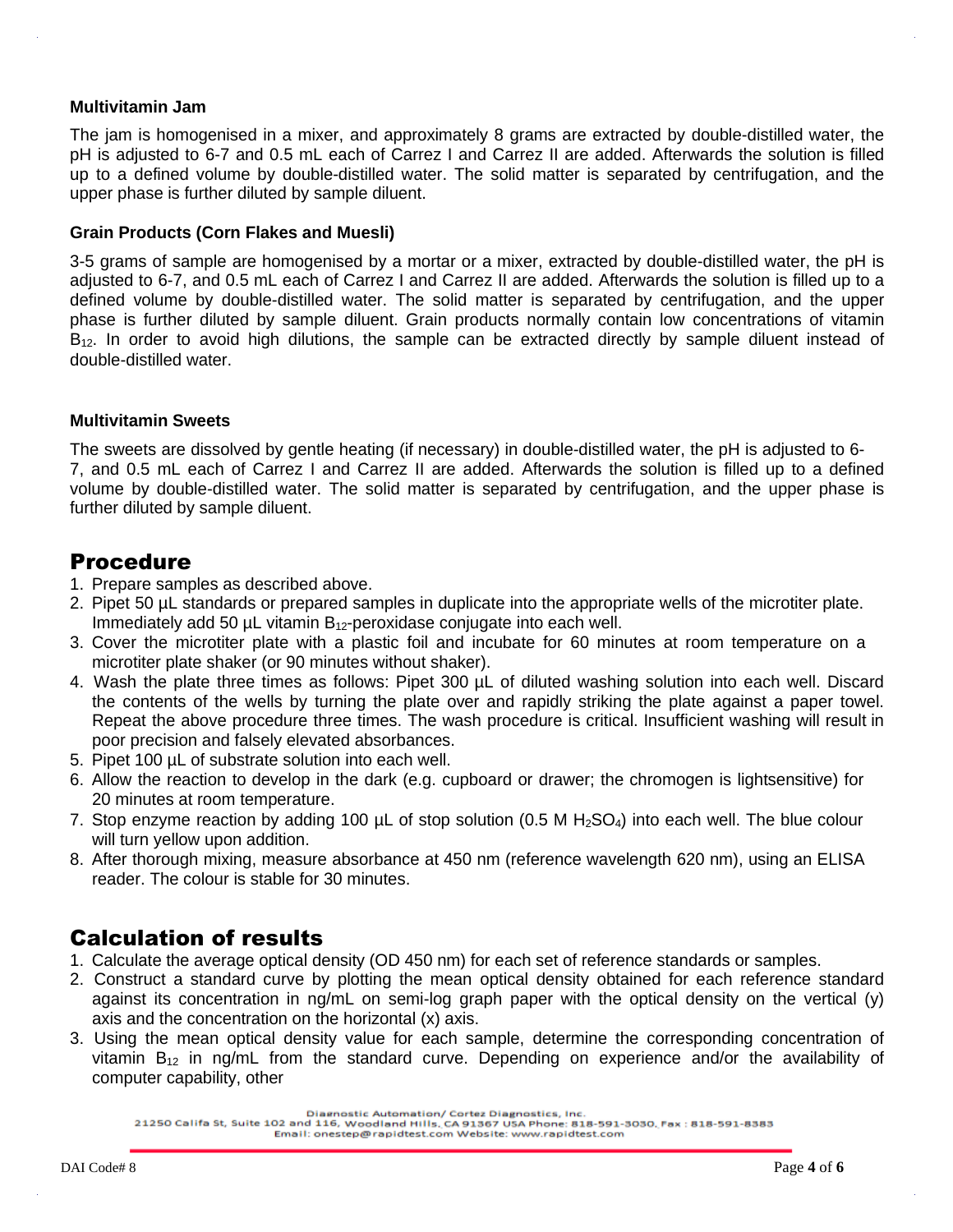methods of data reduction may be employed.

4. The diluted samples must be further converted by the appropriate dilution factor. The factor is dependent on the sample preparation procedure employed.

## Typical Standard Values

The following table contains an example for a typical standard curve. The binding is calculated as percent of the absorption of the 0 ng/mL standard. These values are only an example and should not be used instead of the standard curve which has to be measured in every new test.

```
Vitamin B_{12} (ng/mL) (% binding of 0 ng/mL)
```

| 0.4          | 86 |  |
|--------------|----|--|
| 1.0          |    |  |
| 4.0          | 24 |  |
| $\sim$<br>10 |    |  |
| 40           |    |  |

## Performance

#### **Sensitivity**

The sensitivity of the **Diagnostic Automation Vitamin B<sup>12</sup> test** is 0.3 ng/mL (based on the standard curve).

#### **Recovery**

The recovery of spiked samples was determined to 98%.

#### **Intra-assay Precision**

The intra-assay variation of the vitamin  $B_{12}$  test was determined to 3%.

#### **Cross-reactivity relative to vitamin B12 (=100%)**

#### **Hydroxycobalamine 29%**

## References

- 1. Thompson, MT et al; *J. Biol. Chem.* 184, 175 (1950).
- 2. Reichert, N, Rubach, K; *Dt. Lebensmittel-Rundschau* 86/10 (1990).
- 3. Miller A, Slingerland DW, Hall CA, Chu RC; *Am J Hematol.* 1998 Sep;59(1): 42-5.
- 4. Segal R, Baumoehl Y, Elkayam O, Levartovsky D, Litinsky I, Paran D, Wigler I, Habot B, Leibovitz A, Sela BA, Caspi D; *Rheumatol Int.* 2004 Jan;24(1):14-9. Epub 2003 Apr 29.
- 5. Clarke R, Smith AD, Jobst KA, Refsum H, Sutton L, Ueland PM; *Arch Neurol.* 1998 Nov;55(11):1449-55.
- 6. Bernard MA, Nakonezny PA, Kashner TM; *J Am Geriatr Soc.* 1998 Oct; 46(10):1199-206.

21250 Califa St, Suite 102 and 116, Woodland Hills, CA 91367 USA Phone: 818-591-3030, Fax: 818-591-8383 Email: onestep@rapidtest.com Website: www.rapidtest.com

Diagnostic Automation/ Cortez Diagnostics, Inc.